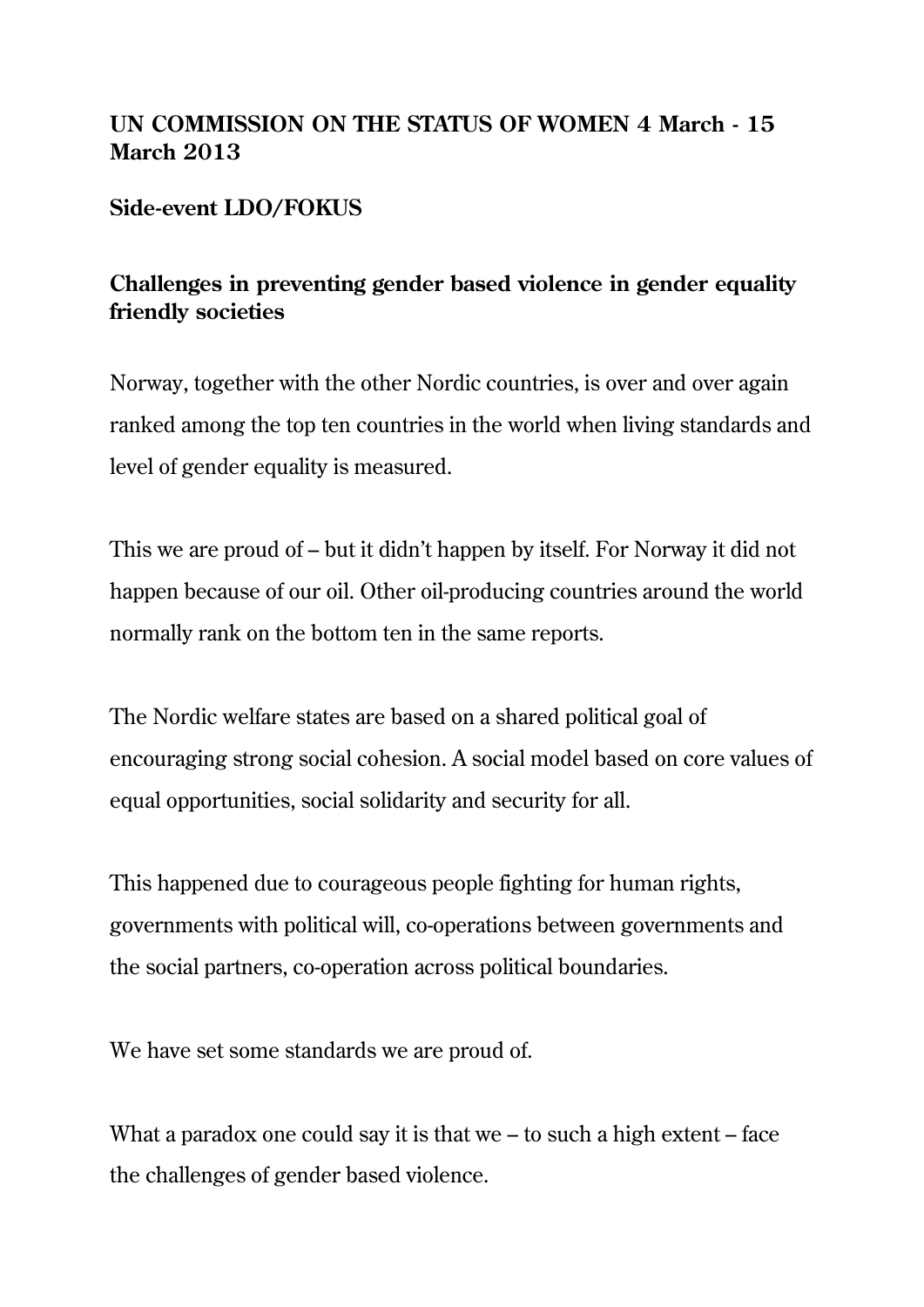Violence being the utmost consequence of the suppression of women.

Most of the violence women are exposed to is inflicted by those who are closest to them: their partners, their parents and other family members.

One of the main causes of violence against women is gender inequality. Violence produces - and over generations - reproduces gender inequality. Recent research shows a negative correlation between the level of gender equality in a family and the level of violence. Domestic violence is more prevalent in families who base their everyday life in a traditional gender stereotypic way than in families who share their family responsibilities more equal. This correlation also applies in society as such.

The level of gender equality is increasing but the number of reported incidences of domestic violence does not decrease as one would expect.

I believe that one of the reasons for this is that we have managed to reduce the taboos associated with domestic violence. In the 1970s women worldwide formed a common political front to set men's violence against women on the agenda. In the 80s and 90s the shelter movement in Norway and other women's organizations continued the pressure on the Government. Private actors have made a major effort in making violence against women a public matter and we owe them gratitude for their work.

Today the measures to combat domestic violence are largely initiated and founded from a political level.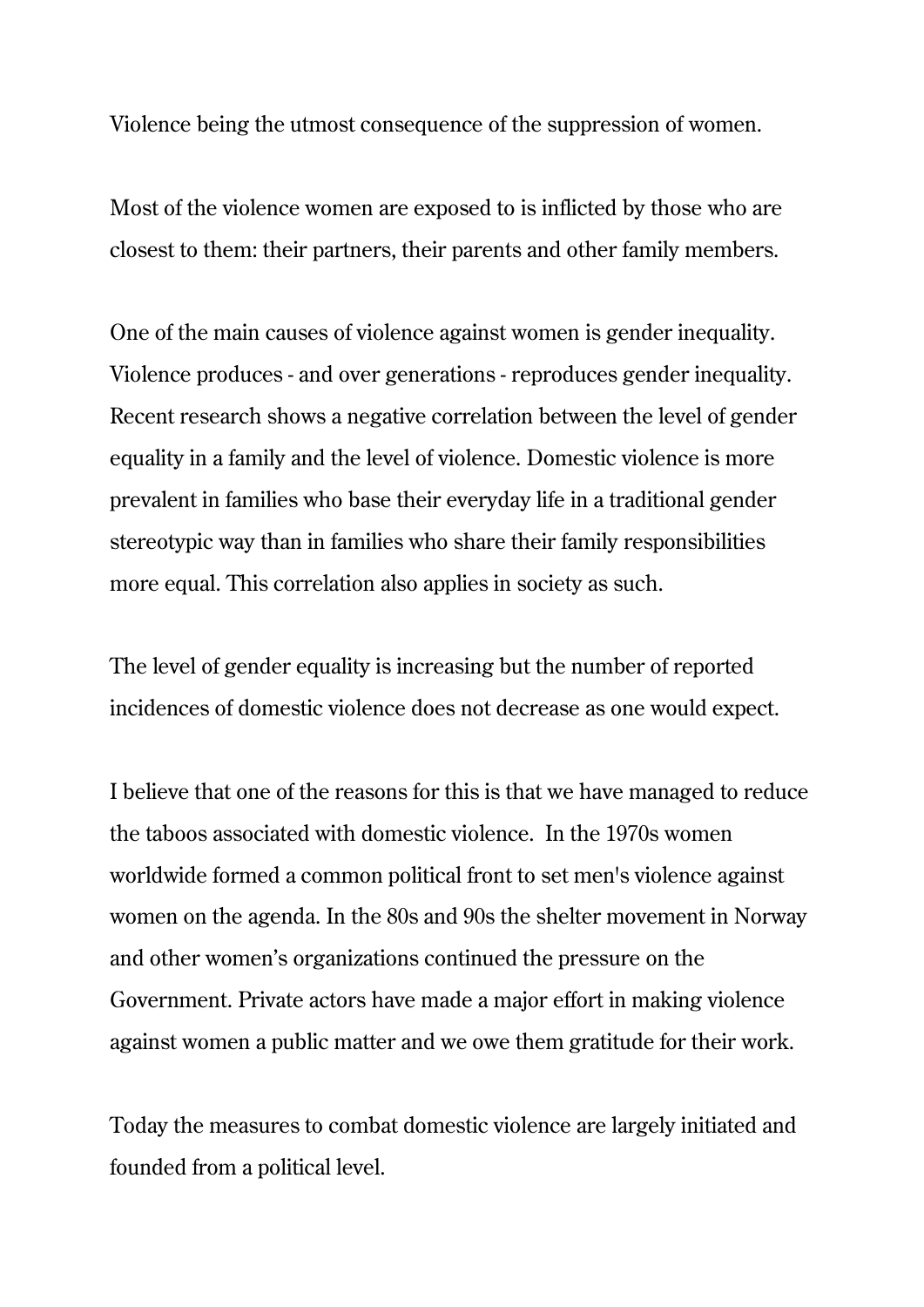All forms of violence are crimes and must be prosecuted.

With the help from woman's organizations, we have succeeded to reduce the shame, taboos and privatization of this theme and encourage women to seek help. The amount of reported domestic violence is frightening but it also means that women in Norway are speaking up and this is a wanted development!

The term "equality" does not only refer to equality between women and men. In addition to gender we must speak of equality regardless of social and socio-economic background, ethnic background, religion, disability, sexual orientation, age, and so on. These are all factors which may affect a person's vulnerability to violence and abuse. Vulnerability can also be increased by various factors like pregnancy, migration and drugs.

Individual's life situation and background correlates with exposure to violence, how violence is experienced by the individual and with the opportunity to end a violent relationship. Relations can be based on some or all the mentioned factors at the same time, and we must remember this reality when developing strategies to eliminate violence against women.

Violence has serious far-reaching physical and mental consequences for the woman who is exposed, her children and society as such. We do know that the consequences are obstacles to real equality. We therefore continue to work to promote equality and combat stereotypes in the fight against domestic violence.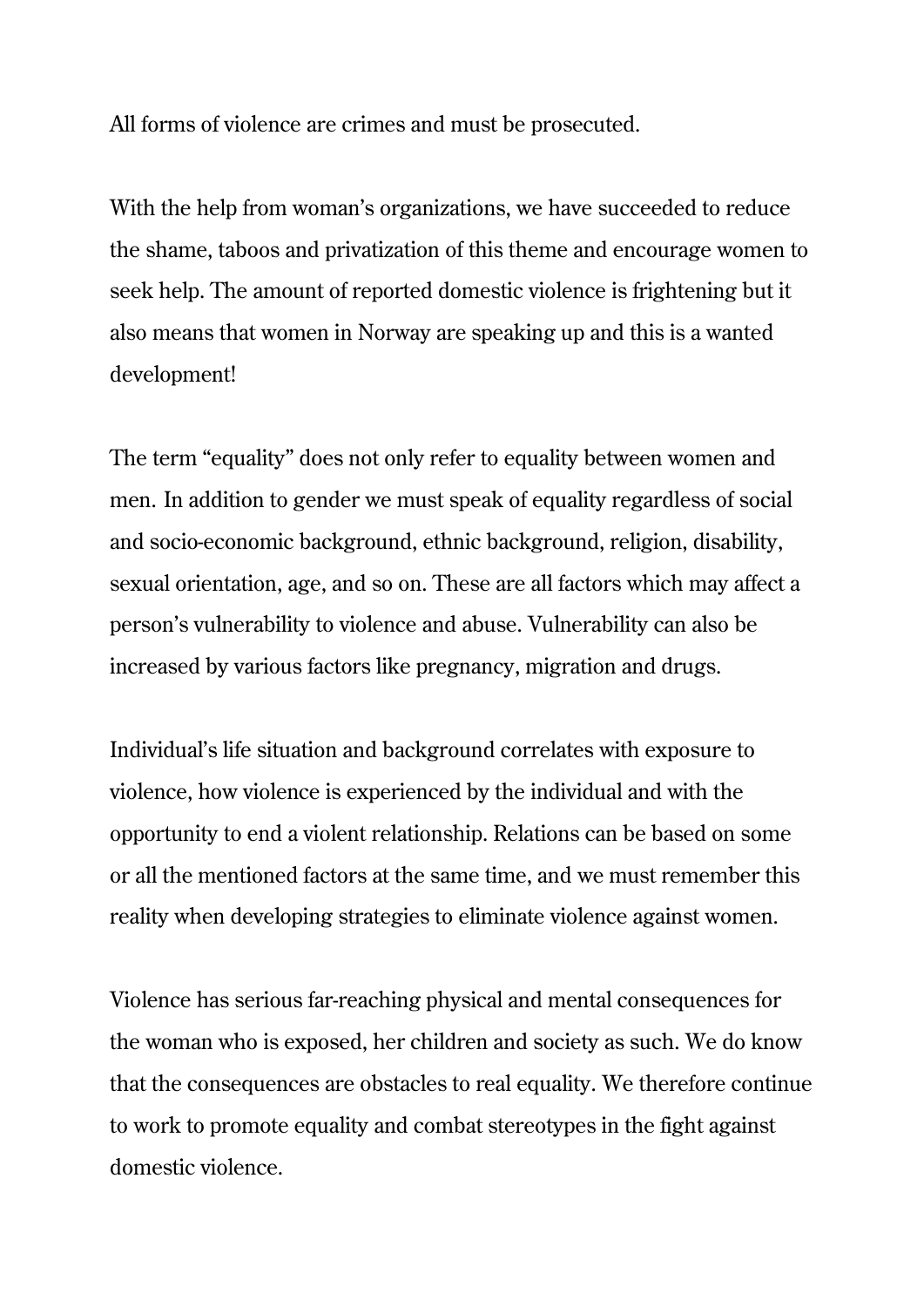Violence against women knows no boundaries.

It is a global challenge and it needs to be addressed both on a global level as well as on a national level.

Too many women and girls are denied their right to sexual and reproductive health. The vast majority are poor women and young girls in developing countries. Millions of women lack access to contraception and to the sexual and reproductive health information and services they need to choose their family size and improve their own and their children's life chances.

Millions more are living with HIV and sexually transmitted infections that could have been prevented or treated. Every minute a woman dies from complications of pregnancy or childbirth. Some 80 million women have unintended or unwanted pregnancies each year. For too many their only option is abortion in unsafe conditions.

Devastating facts and deprivation of any persons' right to freedom over their own lives.

Why is this?

Despite on what we hear in international forums like the UN – we know that this has nothing to do with culture or freedom of religion. This is about